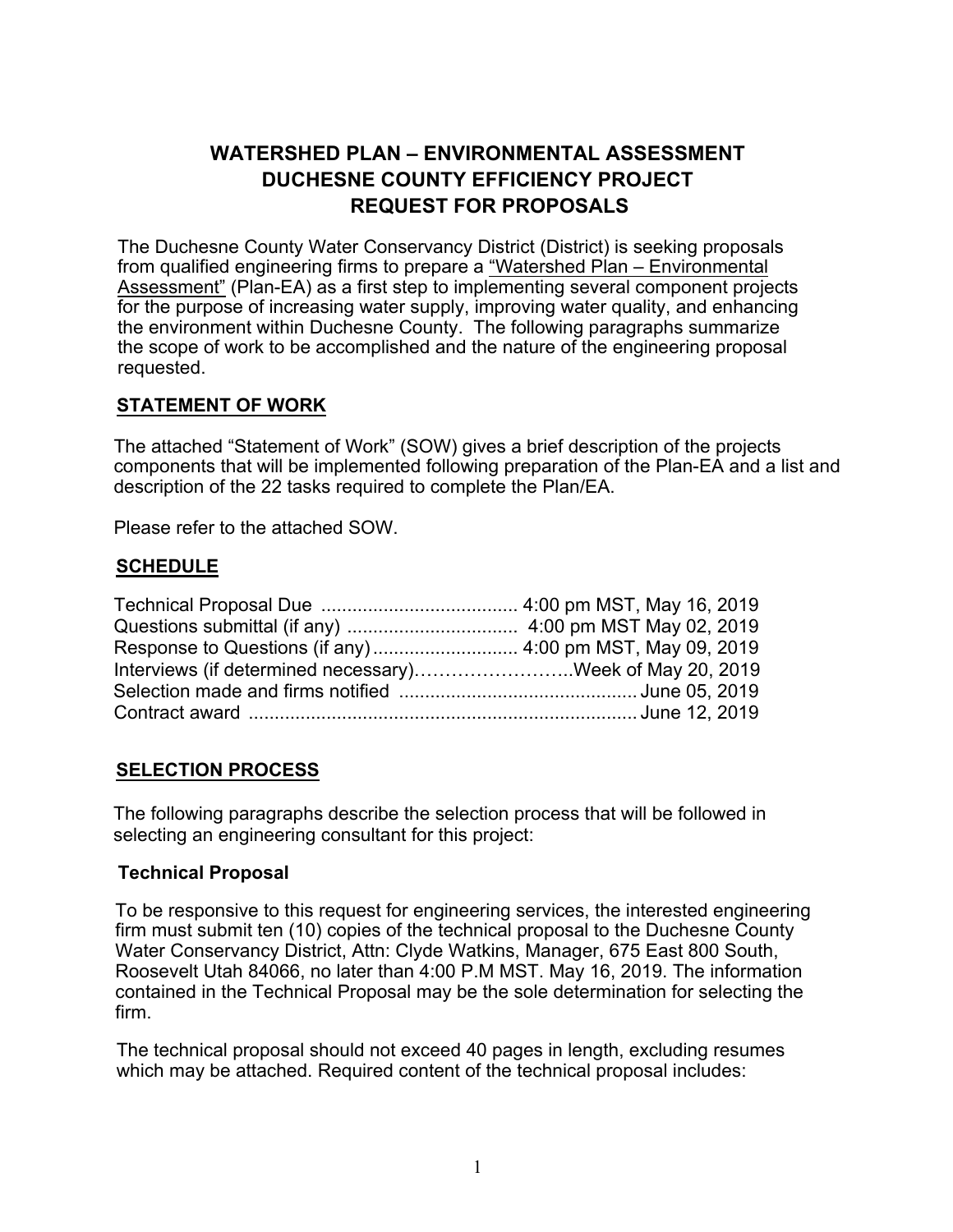### Statement of Qualifications

- A description of the qualifications and experience of the firm, including the resources available to perform the work
- Resumes showing the experience, expertise, and availability of the proposed personnel that will be assigned to perform the work
- A summary of similar projects that show expertise and experience of the firm and the proposed personnel in accomplishing the work
- References associated with these previous similar projects

# Approach

The technical proposal shall describe the approach and effort to be followed in completing each of the 22 tasks and other work described in the attached SOW. The proposal should also establish how the engineering firm perceives the proposed work, how they propose to do the work, what personnel the firm proposes to use, and what the estimated involvement of the major personnel will be. Any critical issues, as perceived by the firm, shall be identified and briefly addressed. The estimated manpower required in completing each of the tasks and other work should also be prepared and submitted.

### Fee Proposal

A fee proposal shall be prepared utilizing the technical proposal as its basis and should contain a breakdown of the total estimated fee by individual task and personnel for the proposed work. The fee proposal shall be sealed in a separate envelope and delivered with the technical proposal.

# **Notification of Short Listed Firms (if determined necessary)**

The District will form a "selection committee" which will include the District general manager, members of the District Board of Trustees, and others as deemed necessary to review the Technical Proposals. After considering the above requested information, the District may prepare a short-list of the most qualified firm(s) and schedule a time with each of them for oral presentation/interview.

#### **Interviews (if held)**

If the District decides to conduct interviews, each firm will be scheduled to come to the District office for a 60 minute oral presentation (30 minutes for presentation and 30 minutes for questions and answers).

#### **Selection and Notification**

The selection committee will evaluate the firms based upon the qualifications presented in the technical proposal and **if needed** the oral presentation/interview and the selection criteria set forth by the selection committee. The selection criteria include: